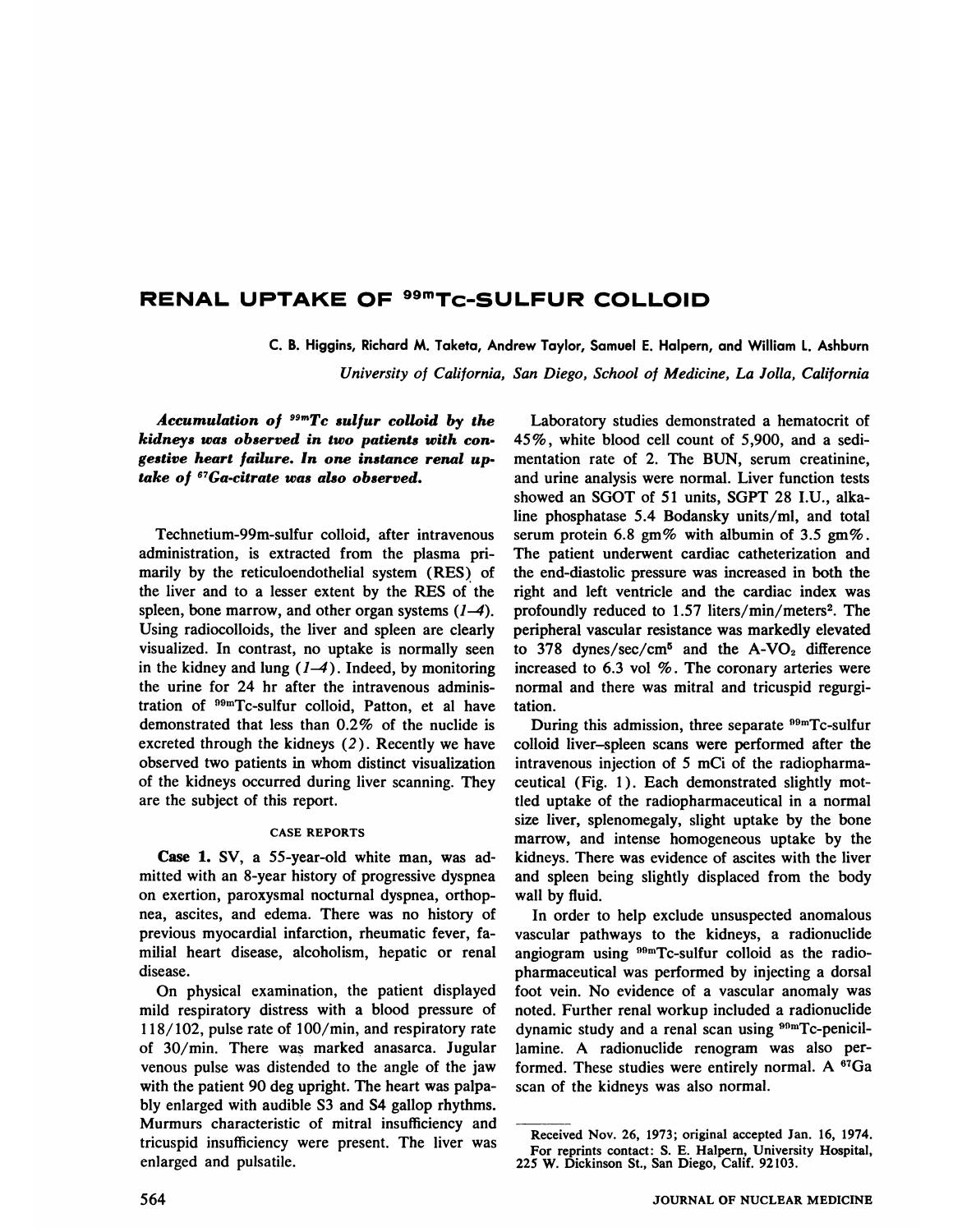

**FIG. 1.** Posterior scintiphotograph of spleen (A) and liver (B) **demonstrating splenomegaly, slightly mottled uptake in normal size liver, activity in bone marrow, and homogeneous uptake in kidneys bilaterally. Note that renal intensity is similar to that of bone marrow.**



**FIG.2. Posterior scintiphotograph spleen(A)andliver(B)re vealing homogeneous uptake in normal size liver, prominent splenic uptake, and minimal uptake in kidneys (arrows) and bone marrow.**

Case 2. ID, a 62-year-old white man, was ad mitted with increasing shortness of breath, orthop nea, and marked peripheral pitting edema. He had a 15-year history of angina and several myocardial infarctions eventuating in severe chronic congestive heart failure. In the months preceding the current admission, the patient experienced increasing dyspnea and weight gain in spite of adequate digitalization and large doses of diuretics. In addition, he had a history of nephrolithiasis for which extensive evalua tion failed to provide an etiology. There was no his tory of alcoholism or liver disease.

On physical examination, blood pressure was 120/80 and pulse rate was 80/mm. There were bilateral basilar rales, a 13-cm jugular venous pulse in the erect position, and a palpably enlarged heart. 53 and 54 gallop rhythms and a grade 1/VI systolic ejection murmur were present on auscultation. The liver was palpably enlarged, peripheral pitting edema was present, but no ascites was detected.

The laboratory results revealed a normal CBC. The BUN was 30 mg% and the serum creatinine was 1.5 mg%. The urinalysis was within normal limits. Liver function tests showed an SGOT of 22 units, alkaline phosphatase 4.5 Bodansky units, total bilirubin 0.8 mg%, total serum proteins 7.1 gm%

with an albumin of 3.1  $\text{gm}\%$ . Chest x-ray showed massive cardiomegaly with four-chamber enlarge ment and congestive heart failure. An IVP revealed a left ureteral calculus and moderate left hydrone phrosis. Cardiac catheterization was not performed. A liver-spleen scan after the intravenous injection of 5 mCi of <sup>99m</sup>Tc-sulfur colloid demonstrated homogeneous hepatic uptake in a normal size liver, in creased splenic uptake, minimal bone marrow uptake, and uptake in both kidneys (Fig. 2). A  $^{67}Ga$  scan of the kidneys performed several months earlier re vealed abnormal gallium uptake of both kidneys.

### DISCUSSION

The  $99m$ Tc-sulfur colloid used in the present study was prepared by a modification of the method of Patton, et al (2). Since some renal or lung uptake may conceivably occur during <sup>99m</sup>Tc-sulfur colloid scans because of faulty preparation, we considered the possibility that such might be the case in the two studies presented. Accordingly, multiple studies were performed in one patient (Case 1) resulting in iden tical findings, thereby eliminating faulty preparation as the explanation. As further evidence, several other liver scans were performed using the same colloid preparation on the same day as the studies currently reported and in no other instance was even faint visualization of the kidneys detected.

Minimal renal uptake and excretion of  $\rm{^{99m}Tc}$ sulfur colloid following intravenous administration of this radiopharmaceutical has been reported by others  $(1,2,5-7)$ . In these instances, however, renal uptake has been in the range of  $1\%$  of the injected dose and has not been sufficient to allow imaging.

Several recent reports have called attention to vis ualization of the lungs with  $^{99m}$ Tc-sulfur colloid in some patients after liver transplantation  $(8-10)$ , in one additional patient after a spleen and bone mar row transplant  $(10)$ , and in a patient with a malignant lymphoma  $(10)$ . In these reports there is no mention nor do the scans reveal renal uptake of the radiopharmaceutical  $(8-10)$ . It has been proposed that the uptake of the labeled colloid by the lungs in certain situations is due to an increase in the number of macrophages in the lungs as a result of migration of reticuloendothelial cells to the lungs after being released from the transplanted liver or spleen (9,10).

In standard radiocolloid liver-spleen scans of normal patients, it is rare to visualize other organs. In the event that the liver is unable to clear the colloid from the plasma at its usual rate, phagocytosis of the particles can occur in other RE sites  $(1-3)$ . The kidneys, however, contain only a small amount of